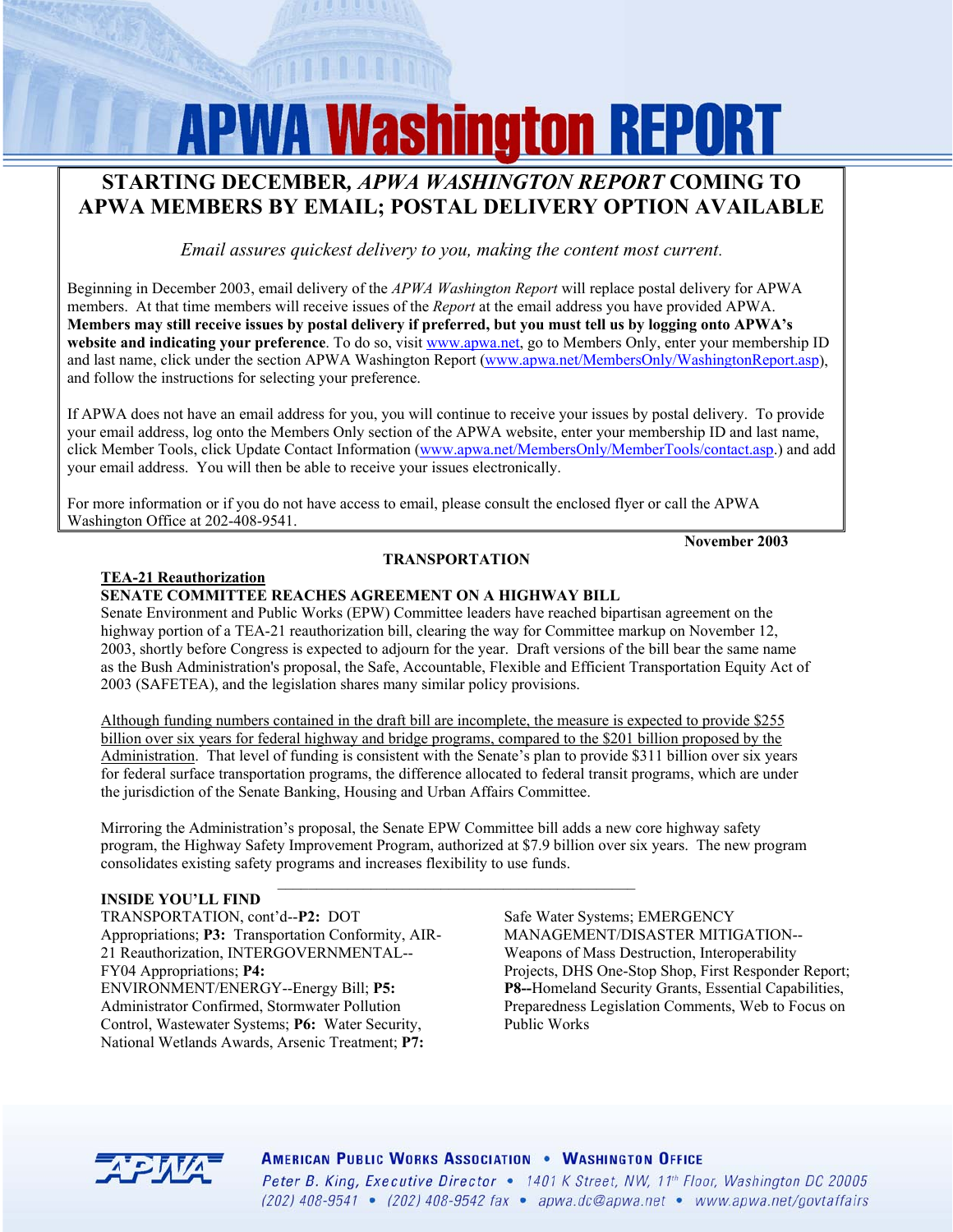The bill also includes environmental streamlining provisions, another area of emphasis in the Administration's proposal. The Senate bill designates the US Department of Transportation as the lead agency in the NEPA review process and calls for establishing a coordinated process with concurrent environmental reviews. It specifies a dispute resolution process and includes provisions to synchronize transportation planning and air quality conformity schedules. In addition, the draft bill:

- Continues TEA-21's existing core programs: Interstate Maintenance, National Highway System (NHS), Bridge, Surface Transportation Program (STP) and Congestion Mitigation and Air Quality Improvement Program (CMAQ).
- Includes the Administration's new proposed program to fund ready-to-go highway projects, the Infrastructure Performance and Maintenance Program, providing \$12 billion over six years, double the Administration's level. States would have to begin the projects within six months or lose the funding to other states.
- Does not include obligation limits, firewalls or specific funding formulas.

The committee intends to have the bill considered on the Senate floor early next year. Neither the Senate Banking Committee nor the Senate Finance Committee, which has jurisdiction over tax provisions, has announced a date for release of its committee bill.

In the House of Representatives, the House Transportation and Infrastructure Committee has jurisdiction over both highways and transit programs. Committee leaders support a \$375 billion six year bill. They have not yet set a date for release of a bill, but have said that a draft may be released before December. The House Ways and Means Committee has jurisdiction over the tax provisions.

TEA-21 expired on September 30, 2003, the same day that President Bush signed a five-month temporary extension of TEA-21 into law. The extension maintains TEA-21's program structure and authorizes \$14.7 billion for federal highway program, \$3 billion for the transit program and \$266 million for safety programs. The extension keeps federal transportation programs operating through February 29, 2004.

The temporary extension gives Congress more time to continue work to complete reauthorization. Differences among lawmakers and the Administration over funding and financing issues, including whether to raise the federal motor fuels tax, index it or to use bond financing to increase funding, have delayed action. The Bush Administration opposes increasing or indexing motor fuel taxes. The Administration released its \$247-billion reauthorization proposal, the *Safe, Accountable, Flexible and Efficient Transportation Equity Act of 2003* (SAFETEA) in May 2003.

#### **DOT Appropriations**

#### **SENATE PASSES TRANSPORTATION SPENDING BILL**

Prospects that FY04 funding for transportation programs might be enacted in a stand alone appropriations bill, rather than as part of an omnibus package, improved when the Senate passed the Transportation/ Treasury Appropriations bill (HR 2989).

But action will need to occur quickly to resolve several controversial issues well before a targeted adjournment date to avoid having the legislation rolled into an omnibus package with other unfinished appropriations bills.

A conference committee has convened to reconcile differences between House and Senate bills, but action to complete work on the legislation has been delayed due to provisions in the bill related to lifting the ban on travel to Cuba, privatization and disagreements over Amtrak. Congress has set November 21, 2003 as its adjournment date for the year. A comparison of the bills follows:

| <b>HOUSE</b>                                    | <b>SENATE</b>                                   |
|-------------------------------------------------|-------------------------------------------------|
| funds US DOT at \$58.4 billion                  | Funds US DOT at \$59 billion                    |
| includes \$33.4 billion for the federal highway | includes \$33.8 billion for the federal highway |
| programs                                        | programs                                        |
| \$7.2 billion for the federal transit programs  | \$7.3 billion for federal transit programs      |
| \$14 billion for federal aviation programs      | \$13.2 billion for federal aviation programs    |
| \$900 million for Amtrak                        | \$1.3 billion for Amtrak                        |
| $\sqrt{1 + \pi}$<br>0.002                       | $\sqrt{ }$                                      |

*APWA Washington Report, November 2003 Page 2*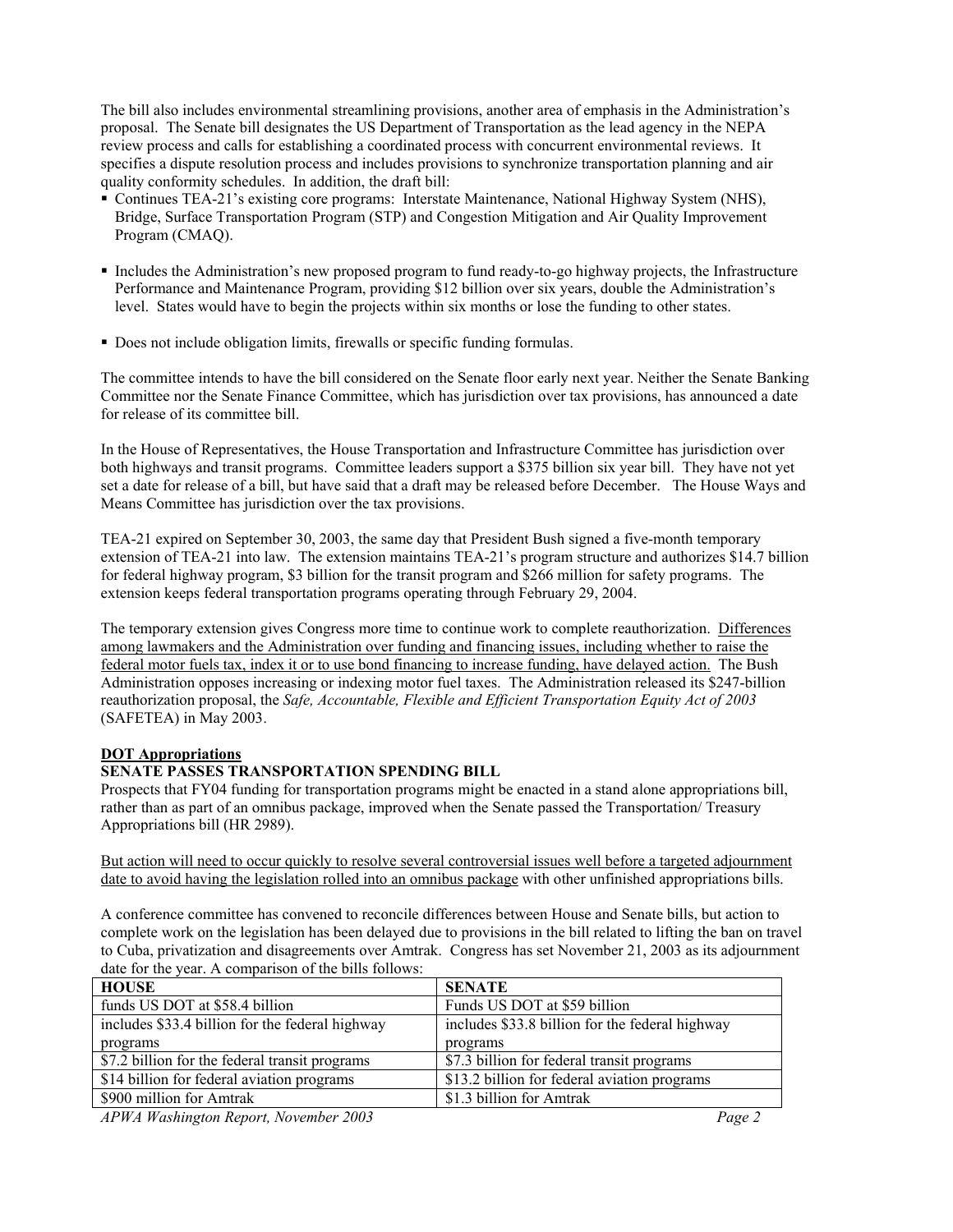The \$91-billion measure, which includes funding for the US Departments of Transportation (USDOT) and Treasury and for the White House, passed the Senate October 23, 2003. The House of Representatives passed its \$89.6 billion bill in September. Both the House and Senate bills include a provision overturning the travel restriction to Cuba, which the Bush Administration opposes. The House bill also includes language blocking the Administration from privatizing federal jobs. In addition, Amtrak issues, are proving controversial. *For more information contact Jim Fahey in APWA Washington Office* 202-408-9541 or [jfahey@apwa.net.](mailto:jfahey@apwa.net)

#### **Transportation Conformity**

#### **EPA PROPOSED RULE INCLUDES PROCEDURES FOR NEW 8-HOUR OZONE STANDARD**

US Environmental Protection Agency Acting Administrator Marianne Horinko signed a proposed rule that would amend the transportation conformity regulations to include criteria and procedures for the new 8-hour ozone and fine particulate matter (PM2.5) national ambient air quality standards (NAAQS). The proposal describes the general requirements for conducting conformity determinations for the new NAAQS, such as the conformity test(s) that would apply.

The proposed rule includes PM2.5 as a criteria pollutant subject to transportation conformity and outlines the specific conformity requirements that would apply in PM2.5 non-attainment areas. The proposal also includes a few miscellaneous rule revisions to clarify the existing regulation and improve implementation. The proposed rule was published in the *Federal Register* on November 5, 2003. A 45-day public comment period on the proposal ends December 22, 2003.

For more information contact Meg Patulski, phone: (734) 214-4842, email: [patulski.meg@epa.gov](mailto:patulski.meg@epa.gov) or visit **[http://www.epa.gov/otaq/transp/conform/conf-regs.htm.](http://www.epa.gov/otaq/transp/conform/conf-regs.htm)**

# **AIR-21 Reauthorization**

# **HOUSE PASSES AVIATION BILL AFTER PRIVATIZATION LANGUAGE REMOVED**

The House of Representatives narrowly approved a modified conference agreement on the federal aviation reauthorization, after language permitting privatization of air traffic control functions was dropped from the agreement. The House approved the conference report to HR 2115 on October 30, 2003. The vote was 211-207.

Several lawmakers in the Senate are prepared to filibuster the conference report unless it is changed to include an affirmative prohibition against privatization. Bills passed earlier this year by the House and Senate included prohibitions against traffic control privatization, which drew veto threats from the White House. The conference report was then changed to prohibit privatization of air traffic control jobs only until 2007, but to allow support services to be privatized immediately. The change prompted protests from some lawmakers and threats to defeat the conference report.

The legislation provides \$62 billion over four years for FAA programs, including the Airport Improvement Program (AIP), reauthorized at \$3.4 billion in 2004 and increasing by \$100 million annually through 2007. It limits the amount of AIP funding available for capital projects intended to make security upgrades and authorizes a \$500 million fund for security projects.

Congress this year has been working on legislation to reauthorize the Aviation Investment and Reform Act for the  $21<sup>st</sup>$  Century, AIR-21, which expired on September 30, 2003. A Continuing Resolution (CR) is funding certain FAA programs and operations.

#### **FY04 Appropriations**

#### **INTERGOVERNMENTAL**

**OMNIBUS EXPECTED WITH CONGRESSIONAL DEPARTURE PLANNED NOVEMBER 21, 2003**  With only three of the 13 annual appropriations bills enacted as the second Continuing Resolution (CR) expired on November 7, 2003, Congressional leaders worked out an agreement just days before to target November 21, 2003 for adjournment, then passed one more CR lasting through the scheduled adjournment date. An omnibus spending package incorporating all unfinished fiscal year 2004 appropriations bills is being prepared and expected to be passed before adjournment.

The end of fiscal year 2003 arrived September 30, 2003. Congress has passed a series of CRs since then to *APWA Washington Report, November 2003 Page 3*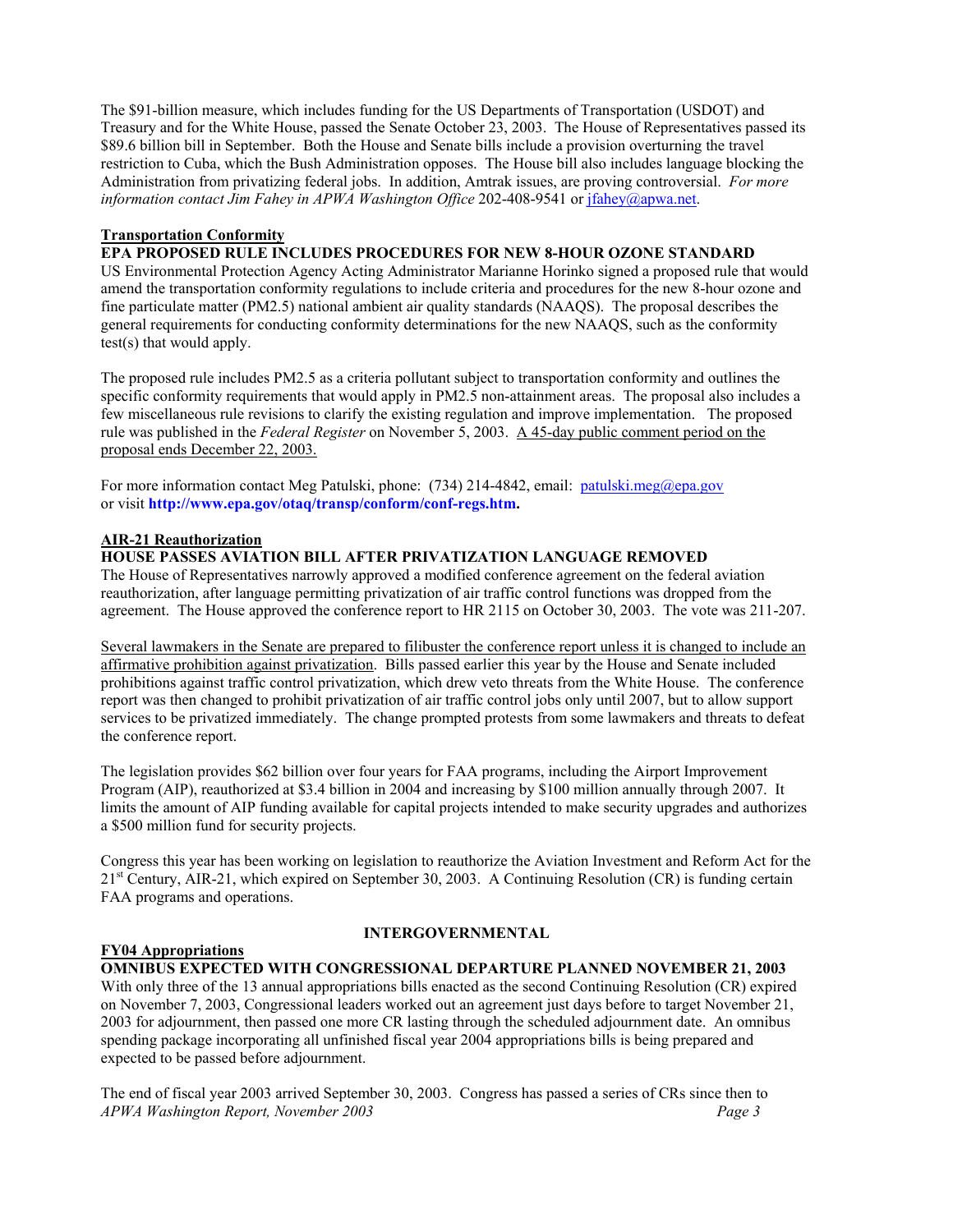ensure federal programs without an appropriation were able to continue operating. The House has approved all 13 of its appropriations bills. The Senate has passed all but four. The Defense, Homeland Security and Legislative Branch appropriations are the only bills which had been signed into law by November 7, 2003. The Interior Department conference report was approved November 3, 2003 by the Senate and the bill sent to the President for his signature.

Lawmakers are continuing to work on individual bills but do not have much time to complete them. Likely bills to be incorporated into the final omnibus include Department of Agriculture, Department of Commerce, Justice and State, VA-HUD and Independent Agencies, the District of Columbia, Departments of Labor and Health and Human Services appropriations.

An article with more information on appropriations for the Department of Transportation appears in this issue of the *APWA Washington Report* (See page 2).

The following chart shows the status of the 13 annual appropriations bills.

| checkmark indicates approval   |              |         |                  |               |              |               |               |  |  |
|--------------------------------|--------------|---------|------------------|---------------|--------------|---------------|---------------|--|--|
|                                | House        |         | <b>Senate</b>    |               | House        | <b>Senate</b> | <b>Signed</b> |  |  |
|                                | Committee    | House   | <b>Committee</b> | <b>Senate</b> | Conference   | Conference    | into          |  |  |
| <b>Appropriations Bill</b>     | Approval     | Passage | Approval         | Passage       | Approval     | Approval      | Law           |  |  |
| <b>Agriculture</b>             | ✓            |         | ✓                |               |              |               |               |  |  |
| Commerce/Justice/State/        | ✓            | ✓       | ✓                |               |              |               |               |  |  |
| <b>Judiciary</b>               |              |         |                  |               |              |               |               |  |  |
| <b>Defense</b>                 | ✓            | ✓       | ✓                | $\checkmark$  | ✓            |               | ✓             |  |  |
| <b>District of Columbia</b>    |              |         | ✓                |               |              |               |               |  |  |
| <b>Energy &amp; Water</b>      | $\checkmark$ | ✓       | ✓                | ✓             |              |               |               |  |  |
| <b>Foreign Operations</b>      | ✓            | ✓       | $\checkmark$     | ✓             |              |               |               |  |  |
| <b>Homeland Security</b>       | ✓            | ✓       | ✓                | ✓             | $\checkmark$ | $\checkmark$  | ✓             |  |  |
| <b>Interior</b>                | ✓            | ✓       | $\checkmark$     | ✓             |              |               |               |  |  |
| Labor/HHS/Education            | ✓            | ✓       | $\checkmark$     | $\checkmark$  |              |               |               |  |  |
| <b>Legislative Branch</b>      |              | ✓       | $\checkmark$     | $\checkmark$  | ✓            |               |               |  |  |
| <b>Military Construction</b>   |              | ✓       | $\checkmark$     | $\checkmark$  |              |               |               |  |  |
| <b>Transportation/Treasury</b> | ✓            |         |                  |               |              |               |               |  |  |
| VA/HUD/                        |              | ✓       |                  |               |              |               |               |  |  |
| <b>Independent Agencies</b>    |              |         |                  |               |              |               |               |  |  |

# **Status of FY04 Appropriations Bills**

#### **ENVIRONMENT/ENERGY**

#### **Energy Bill**

# **AGREEMENT ON ETHANOL BRINGS BILL CLOSER TO COMPLETION**

Negotiators working on tax provisions in the energy bill (HR 6) reached agreement on the legislation's ethanol provisions after the White House stepped in to help broker a compromise. The agreement includes Senate Finance Committee Chairman Charles Grassley's (R-IA) proposal to change the way ethanol is taxed to include a volumetric excise tax credit to blenders of ethanol and gasoline. The deal, which was reached November 5, 2003, increased chances for completing the legislation this year.

Currently, gasoline blended with ethanol, known as gasohol, receives a tax exemption and is taxed at 13.2 cents per gallon instead of the 18.4 cents per gallon tax on gasoline. The compromise leaves the exemption in place but grants blenders the option of paying the full tax and receiving a tax credit later. A commitment reportedly has been made to enact a full repeal of the ethanol exemption as part of the reauthorization of TEA-21, the expired surface transportation law.

The ethanol compromise is intended to offset the expected impact of the energy bill's renewable fuels mandate on the highway trust fund. As currently structured in the bill, the mandate requires doubling the use of renewable fuels, primarily ethanol, to 5 billion gallons by 2010. Because ethanol is taxed at a lower rate than gasoline, an increase in the use of ethanol was expected to cost the federal highway trust fund as much as \$2 billion annually. *APWA Washington Report, November 2003 Page 4*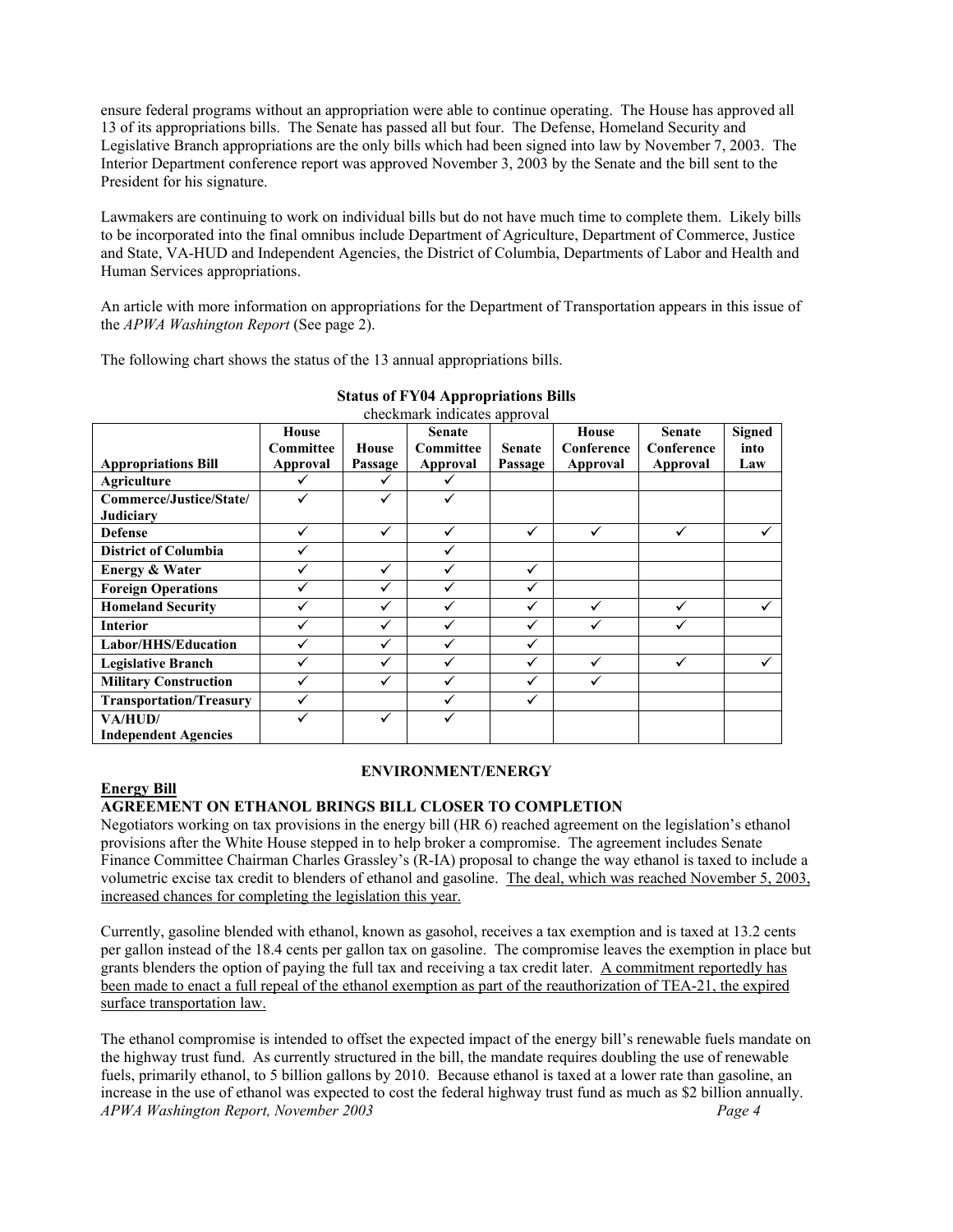Energy bill conferees still need to resolve disputes over opt-out provisions to the renewable fuels mandate, liability wavers for the fuel additive MTBE, tax subsidies for hybrid vehicles and tax incentives for cleaner burning coal.

# **Administrator Confirmed**

# **UTAH GOVERNOR LEAVITT IS NEW ENVIRONMENTAL PROTECTION AGENCY HEAD**

Utah Governor Michael O. Leavitt has been confirmed as Administrator for the US Environmental Protection Agency (US EPA). Lasting a total of 55 days, the confirmation process had been a forum to examine the policies of the Bush Administration more than to focus on Leavitt's environmental record. The Senate vote was 88-8.

Leavitt, Utah's Governor since 1992, was sworn in November 6, 2003 by then Acting EPA Administrator Marianne Lamont Horinko.

Several Senators placed holds on Leavitt's confirmation because of struggles they faced with the White House. Among them was Senator Hillary Clinton (D-NY) who placed a hold on the nominee after repeated requests to the White House concerning air quality around the World Trade Center post-September 11, went unanswered. After White House assurance that her request would be fulfilled, she agreed to vote for Leavitt.

Throughout the confirmation process, Leavitt was praised from both sides of the aisle for being a "consensus builder who works hard to bring those with different views to the table." Leavitt and the agency face a number of significant regulatory issues before the end of the year including, proposed policy changes to the superfund program, and enforcement issues related to new source review under the Clean Air Act.

#### **Stormwater Pollution Control**

**BILL OFFERED TO USE HISTORICALLY SET ASIDE 319 FUNDS TO COMBAT RUNOFF** Senators. Lincoln Chafee (R-RI), Christopher "Kit" Bond (R-MO) and James Jeffords (I-VT) introduced legislation in October that would allow States to use money historically set aside under Section 319 of the Clean Water Act to be used to help fund state stormwater runoff control programs.

Senator Chafee introduced the measure, S 1716, in response to requests from the Rhode Island Department of Environmental Management and the New England Interstate Water Pollution Control Commission. Chafee stated, "This legislation will ensure that smaller communities required to comply with the stormwater regulations will continue to have access to grant funds under the Clean Water Act."

Section 319 is a general provision of the law whereby EPA gives states grants to combat all types of polluted runoff from farms, lawns and other "nonpoint sources." (Stormwater and other forms of runoff are a major contributor to the many U.S. waters that do not meet federal water quality standards, according to EPA.)

This legislation would permanently address whether funds provided to states through Section 319 of the Clean Water Act may be used for the purposes of developing and implementing the Phase II stormwater rule that went into effect in March 2003. Last year, in the Great Lakes and Lake Champlain Act of 2002, the Senate included a one year fix for states to retain maximum flexibility in utilizing 319 funding to address stormwater concerns. This bill is the first attempt by members of Congress to identify a source of federal funding that states can use to help financially strapped municipalities control stormwater.

*For more details contact, Heather Doucet in APWA's Washington Office at* 202-408-9541or [hdoucet@apwa.net](mailto:hdoucet@apwa.net)  *or see bill text at* [http://capwiz.com/apwa/issues/bills/?bill=4065051,](http://capwiz.com/apwa/issues/bills/?bill=4065051) the APWA Legislative Action Center

#### **Wastewater Systems**

# **EPA TO PERMIT WET WEATHER "BLENDING" OF WASTEWATER**

Sewage treatment plants are to be allowed to route excess wastewater around part of their treatment system during wet weather and remix ("blend") it with treated wastewater under certain conditions, according to a rew EPA guidance announced November 2, 2003.

The practice of "blending," used since the 1970s, is designed to prevent the biological treatment system from being overwhelmed during wet weather when wastewater overflows exceed a system's storage capacity. The *APWA Washington Report, November 2003 Page 5*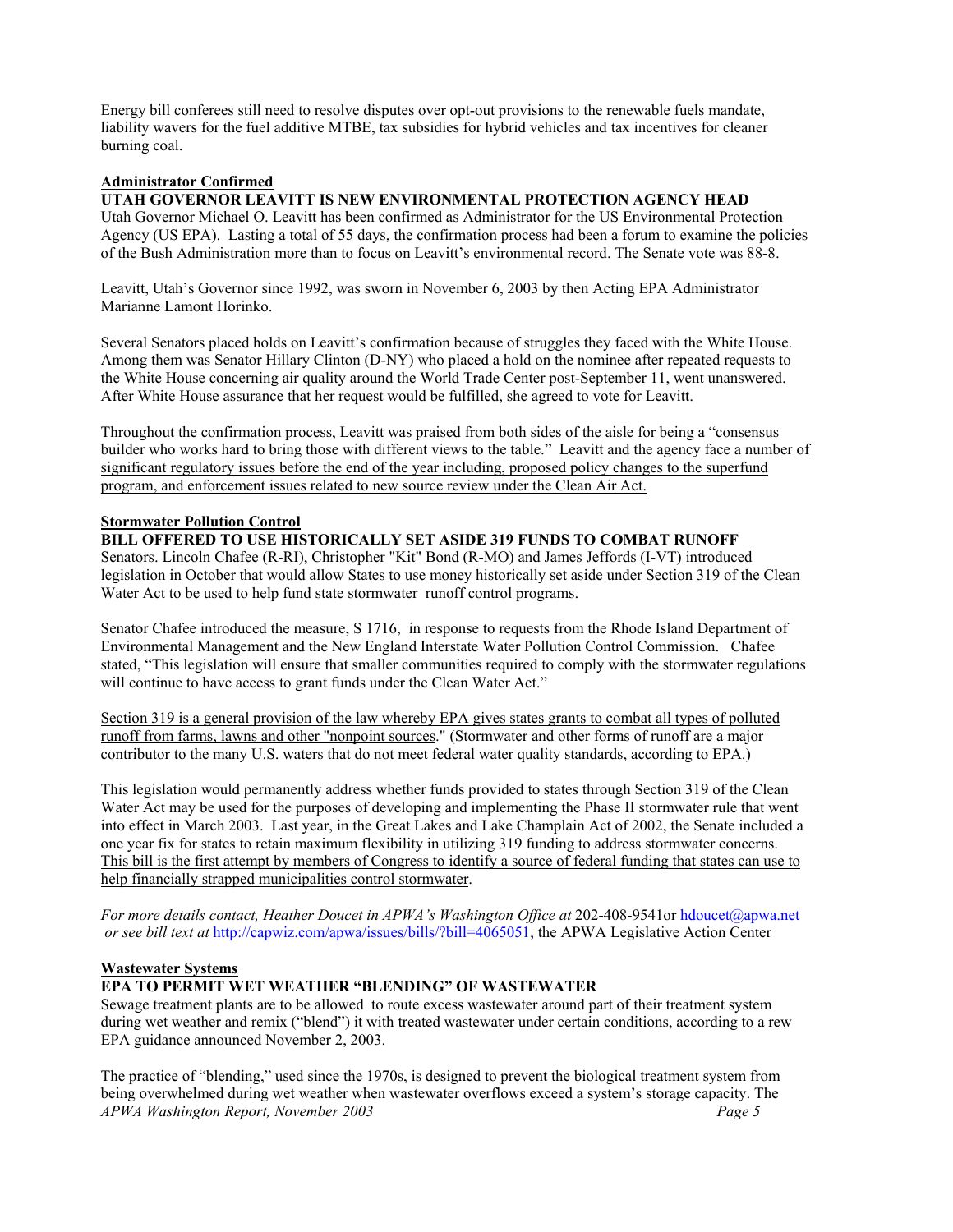overflows are blended with wastewater that has been routed around the biological system.

Although many worry about health concerns, EPA officials claim that those resulting flows still meet secondary standards and National Pollutant Discharge Elimination System (NPDES) permit limits. The blended discharges get disinfected before being discharged.

Environmental groups firmly oppose blending. They believe that blending does not address the problem of pathogens and other pollutants which are removed by the secondary treatment process. Critics also believe that it violates provisions in the Clean Water Act.

Municipalities have asked EPA to issue guidance on the blending issue. Some of EPA's regional offices bar blending when they issue permits to Publicly Owned Treatment Works (POTWs). The comment period closes January 9, 2004. The draft blending guidance and instructions for submitting comments are available at: [http://www.epa.gov/npdes/blending.](http://www.epa.gov/npdes/blending) 

#### **Water Security**

# **NEW DIVISION FORMED TO CONTINUE WATER PROTECTION WORK**

G. Tracy Mehan, III, EPA's Assistant Administrator for Water, has announced that EPA has formed a new, permanent Water Security Division to continue the work of the Water Protection Task Force that was created in October 2001.

Continued Task Force activities would include: awarding grants to the nation's largest drinking water systems to help them comply with the requirements of the Public Health Security and Bioterrorism Preparedness and Response Act of 2002; awarding grants to small and medium drinking water systems; developing a comprehensive research plan to address water security needs; and supporting the establishment of the Water Information Sharing Analysis Center (ISAC), a secure information sharing system.

#### **National Wetlands Awards**

#### **2004 CALL FOR NOMINATIONS TO RECEIVE NATIONAL WETLANDS HONORS**

Nomination forms for the 2004 National Wetlands Awards Program are now available. The Awards program recognizes individuals from across the US that have demonstrated extraordinary effort, innovation, and excellence at the regional, state, or local level.

The 2004 categories are: Education and Outreach, Science Research, Conservation and Restoration, Landowner Stewardship, State, Tribal and Local Program Development, and Wetland Community Leader. Organizations and federal employees are not eligible. Awardees will be recognized at a Capitol Hill ceremony in May of 2004. The deadline for submitting nominations is December 15, 2003.

*For a copy of the 2004 National Wetlands Awards nomination form, visit Environmental Law Institute web site* <http://www.eli.org/nwa/nwaprogram.htm> *and download the form. For more information on the program, contact Erica Pencak at* 202-939-3822 or e-mail: [wetlandsawards@eli.org.](mailto:wetlandsawards@eli.org)

*You may also write to the National Wetlands Awards Program, Environmental Law Institute, 1616 P St., NW, Suite 200, Washington, DC 20036*.

# **Arsenic Treatment**

#### **EPA SEEKS ARSENIC REMOVAL TECHNOLOGY PROPOSALS**

A Solicitation for Treatment Technologies for arsenic removal for Small Drinking Water Systems has been issued by the U.S. Environmental Protection Agency (US EPA).

Proposals from technology vendors are to demonstrate their arsenic treatment technology at a selected public water supply. The demonstration is to evaluate the efficiency and effectiveness of drinking water treatment technologies and engineering approaches to meet the new arsenic standard under varying source water quality conditions.

Selected proposals will not receive direct monetary awards, but will be pre-qualified for subsequent demonstration projects that will be supported by EPA through funding to a third party contractor. *APWA Washington Report, November 2003 Page 6*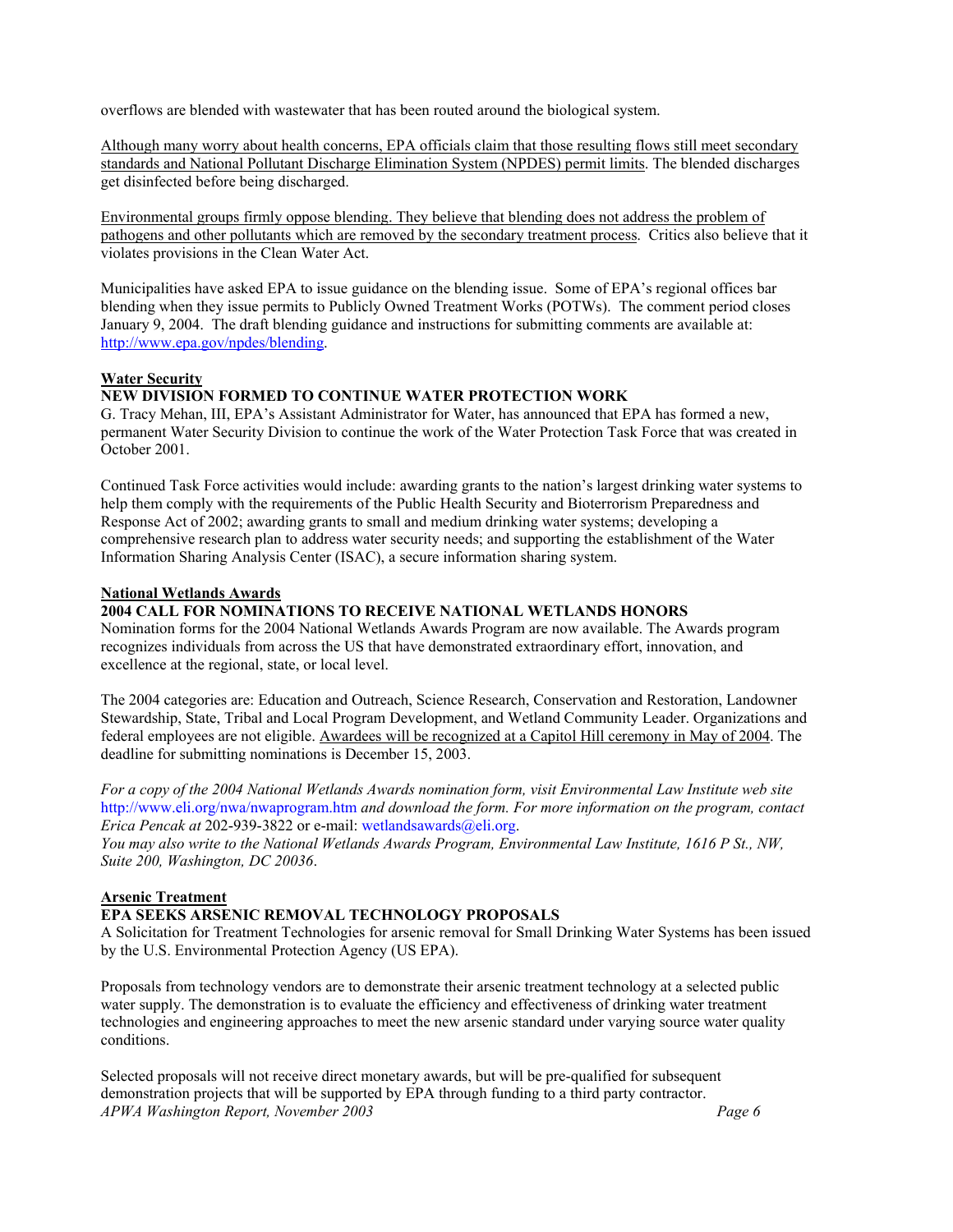#### *This solicitation is available electronically at* **[http://es.epa.gov/ncer.rfa.current/2004\\_arsenic.html](http://es.epa.gov/ncer.rfa.current/2004_arsenic.html)**.

#### **Safe Water Systems**

#### **NOVEMBER AND DECEMBER DESIGNATED WATER SECURITY MONTHS**

The Environmental Protection Agency has designated the months of November and December as Water Security Months to educate wastewater and drinking water plant employees, newspaper editors and citizens about the security of US water sources.

The Agency's Office of Water has developed a website from which flyers and brochures are available to promote community awareness and provide additional information to the law enforcement community. A drop-in news article about security for local media is available as well as information about the Water Information Sharing Analysis Center (ISAC) and a website for Health Care Providers on Water Terrorism Preparedness [\(http://www.WaterHealthConnection.org](http://www.WaterHealthConnection.org)). *Visit* <http://www.epa.gov/safewater/security/flyers/index.html> *for information about these flyers and brochures.* 

# **EMERGENCY MANAGEMENT/DISASTER MITIGATION Weapons of Mass Destruction (WMD)**

#### **FEMA TASK FORCES READY FOR WMD ATTACK**

The Federal Emergency Management Agency (FEMA) reports that its 28 national Urban Search and Rescue task forces are now ready to respond to attacks from weapons of mass destruction (wmd) and other hazardous materials incidents. The task forces consist of 70 specialists composed of local responders who are ready to deploy with six hours notice. Prior to September 30, 2003, the task forces consisted of 62 members—the eight additional members represent specialists in hazmat.

#### **Interoperability Projects**

#### **DEPARTMENT OF HOMELAND SECURITY; FEMA FUND EMERGENCY OPERATIONS**

Responding to criticism over the lack of interoperability among responders, the Department of Homeland Security (DHS) released more than \$150 million in additional funds to seventeen communities for interoperability demonstration projects. FEMA allocated almost \$74 million in grants to 19 states and territories to improve or construct Emergency Operation Centers (EOCs).

#### **DHS One-Stop Shop**

# **WEB PAGE CONSOLIDATES SECURITY GRANTS INFORMATION**

In an effort to consolidate and simplify access to homeland security grants, the Department of Homeland Security has created a web page at<http://www.dhs.gov/grants>that lists all of the grant and training opportunities offered by the department. The web page also lists grants from: Health and Human Services for public health preparedness, the Department of Justice for counter-terrorism, and the Environmental Protection Agency for water-security.

#### **First Responder Report**

# **CITY OFFICIALS REPORT BEING SHORT-CHANGED ON FIRST RESPONDER FUNDS**

A survey of 168 cities finds city officials continue to be left out of the state resource planning process and that often when cities do receive funds, they are not allowed to allocate them where they are needed most. Additionally, the survey found that the distribution of funds was commonly behind schedule.

The U.S. Conference of Mayors' Homeland Security Monitoring Center conducted the survey and findings have been released in the "First Mayors' Report to the Nation: Tracking Federal Homeland Security Funds Sent to the 50 State Governments." The survey breaks down results by grant, and indicates how many of the respondents have received homeland security funds, if city officials were involved in the planning of resource allocation, and whether these funds addressed the city officials' highest priorities. The complete report is available at the following website: [http://www.usmayors.org/uscm/news/publications/homelandreport\\_0903.pdf.](http://www.usmayors.org/uscm/news/publications/homelandreport_0903.pdf) 

#### **Homeland Security Grants**

# **THREE DHS PROGRAMS FUND STATE AND LOCAL SAFETY/SECURITY RESPONSES**

Homeland Security Secretary Tom Ridge announced the allocation of \$2.2 billion dollars available through three grant programs: (1) the **State Homeland Security Program** (\$1.685 billion for state and local public safety and *APWA Washington Report, November 2003 Page 7*